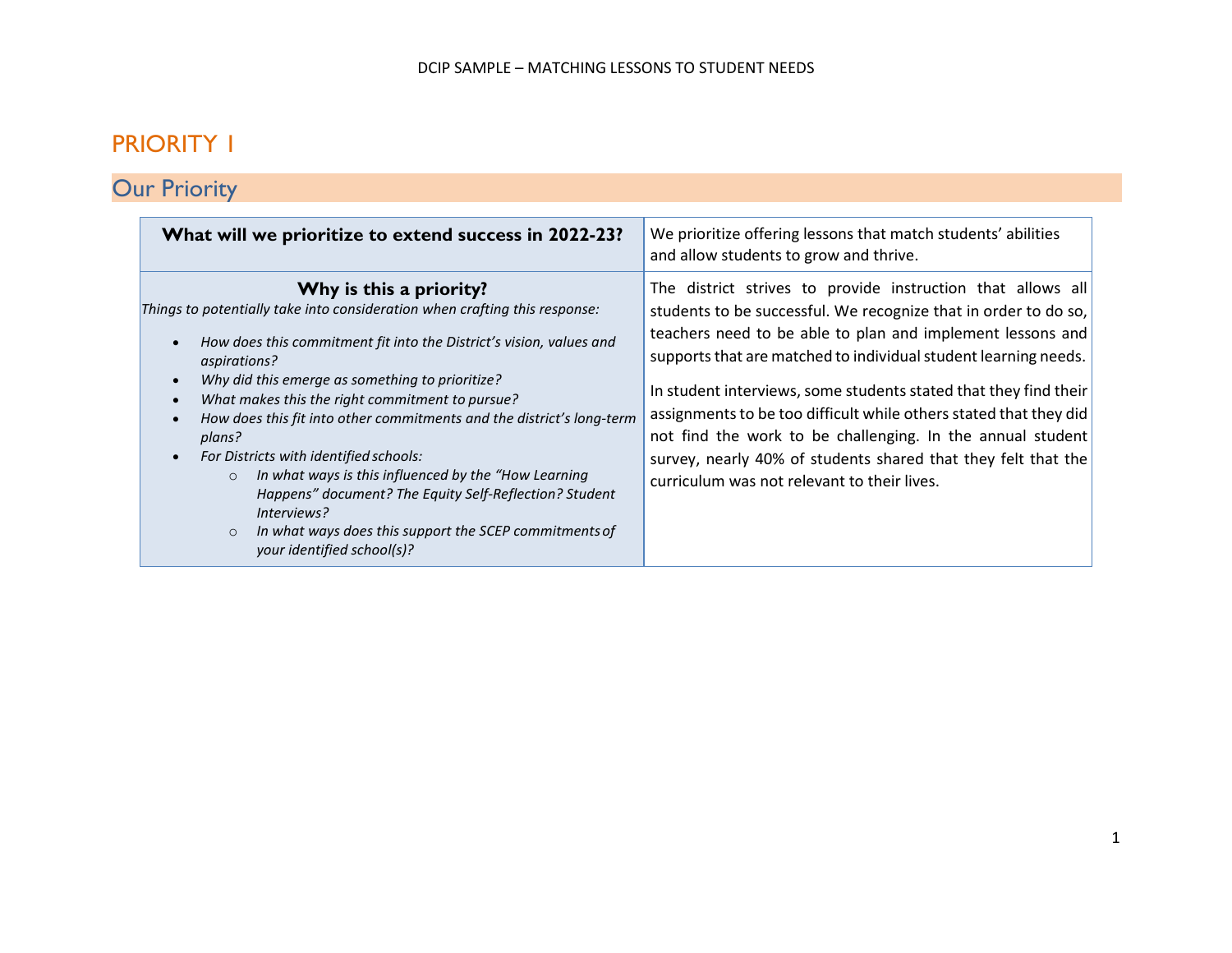## Key Strategies and Resources

| <b>STRATEGY</b>                                                                          | <b>METHODS</b>                                                                                                                                                                                                                                                                                                                                                                                                                                                                                                                                                                | <b>GAUGING SUCCESS</b>                                                                                                                                                                                                                                     | <b>RESOURCES</b>                                                                                                          |
|------------------------------------------------------------------------------------------|-------------------------------------------------------------------------------------------------------------------------------------------------------------------------------------------------------------------------------------------------------------------------------------------------------------------------------------------------------------------------------------------------------------------------------------------------------------------------------------------------------------------------------------------------------------------------------|------------------------------------------------------------------------------------------------------------------------------------------------------------------------------------------------------------------------------------------------------------|---------------------------------------------------------------------------------------------------------------------------|
| What strategies will we pursue as<br>part of this Priority?                              | What does this strategy<br>entail?                                                                                                                                                                                                                                                                                                                                                                                                                                                                                                                                            | How will we know if this<br>strategy is making a<br>difference? Include points<br>that will occur during the<br>year that will be helpful in<br>gauging success.                                                                                           | What resources<br>(Schedule, Space,<br>Money, Processes,<br>Individuals) are<br>necessary to support<br>these strategies? |
| Increased emphasis on connecting<br>curriculum to life beyond the walls of<br>the school | Coaches, administrators, and<br>department heads will work with<br>staff to identify ways to bring<br>current events to lessons. These<br>individuals will also look for<br>opportunities for students to<br>expand their understanding of<br>current and future world issues.<br>Interested staff will be provided<br>opportunities to pursue<br>experiential learning with their<br>students. Administrators will<br>look to expand the number of<br>teachers interested as the year<br>progresses.<br>Schools will reinstitute<br>neighborhood studies and field<br>trips. | When asked, students are<br>able to articulate why they<br>are doing certain activities in<br>classrooms.<br>Students are actively<br>participating in student-led<br>exhibitions and field trips.<br>Field trips are closely linked<br>to the curriculum. | Funding to cover costs<br>associated with<br>experiential learning and<br>field trips.                                    |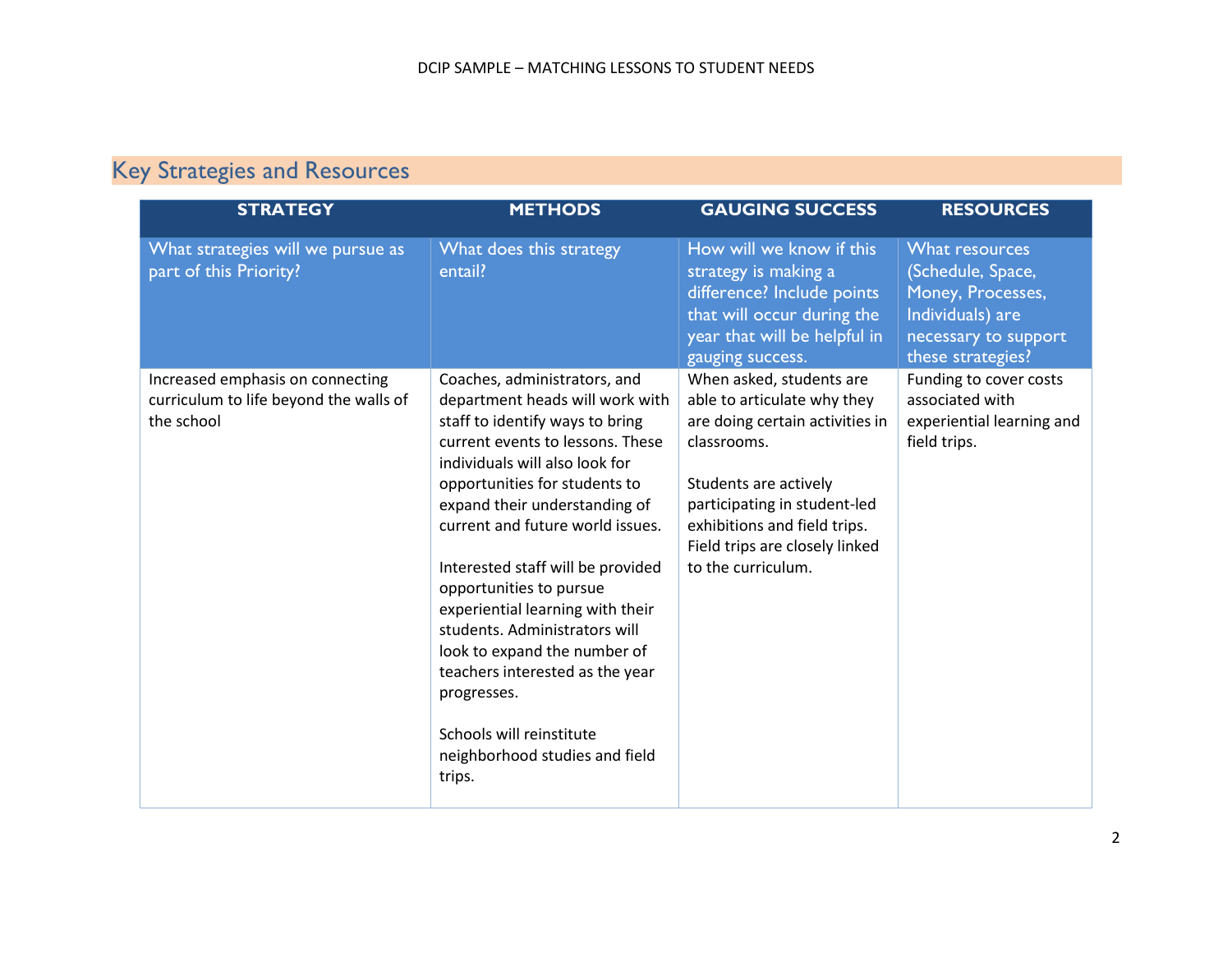#### DCIP SAMPLE – MATCHING LESSONS TO STUDENT NEEDS

|                                                                                                                                     | Reinstitute and expand<br>"Student-Led Exhibitions," in<br>which students showcase<br>projects made for audiences<br>beyond their teacher.                                                                                                                                                                                                                                                                                                                                                                                                                                                                                                                                                                                                                         |                                                                                                                                                                                                                                                        |                                                                                                                                                                                                                                                                                                                                                                                                                                               |
|-------------------------------------------------------------------------------------------------------------------------------------|--------------------------------------------------------------------------------------------------------------------------------------------------------------------------------------------------------------------------------------------------------------------------------------------------------------------------------------------------------------------------------------------------------------------------------------------------------------------------------------------------------------------------------------------------------------------------------------------------------------------------------------------------------------------------------------------------------------------------------------------------------------------|--------------------------------------------------------------------------------------------------------------------------------------------------------------------------------------------------------------------------------------------------------|-----------------------------------------------------------------------------------------------------------------------------------------------------------------------------------------------------------------------------------------------------------------------------------------------------------------------------------------------------------------------------------------------------------------------------------------------|
| Develop and implement a protocol for<br>teachers to analyze data and use it to<br>inform instructional planning and<br>intervention | Principals will meet with district<br>coaches to develop a data<br>protocol.<br>District coaches will train<br>teachers on understanding the<br>data reports that are available<br>within iReady.<br>District coaches will provide<br>teachers with training on<br>implementing the data protocol<br>and will attend grade-level team<br>meetings to assist teachers in<br>utilizing the protocol.<br>District coaches will meet<br>individually with each teacher at<br>least once per month to support<br>them in understanding student<br>data and using it to inform<br>instructional planning and<br>intervention.<br>Beginning in December, teachers<br>will use iReady and classroom<br>data to develop a monthly plan<br>for supporting students. District | Grade-level teams will be<br>utilizing the protocol to<br>identify student needs and<br>inform instructional<br>decisions (Nov).<br>All teachers will have a plan<br>in place for supporting<br>individual students based on<br>assessment data (Dec). | An additional coach will<br>be needed to provide<br>support to teachers.<br>Time will be needed to<br>train teachers. Grade-<br>level teams will need to<br>dedicate time to<br>implementing data<br>protocols. District<br>coaches will need time to<br>attend grade-level<br>meetings and to meet<br>individually with<br>teachers.<br>District coaches will need<br>time to visit classrooms<br>and to meet individually<br>with teachers. |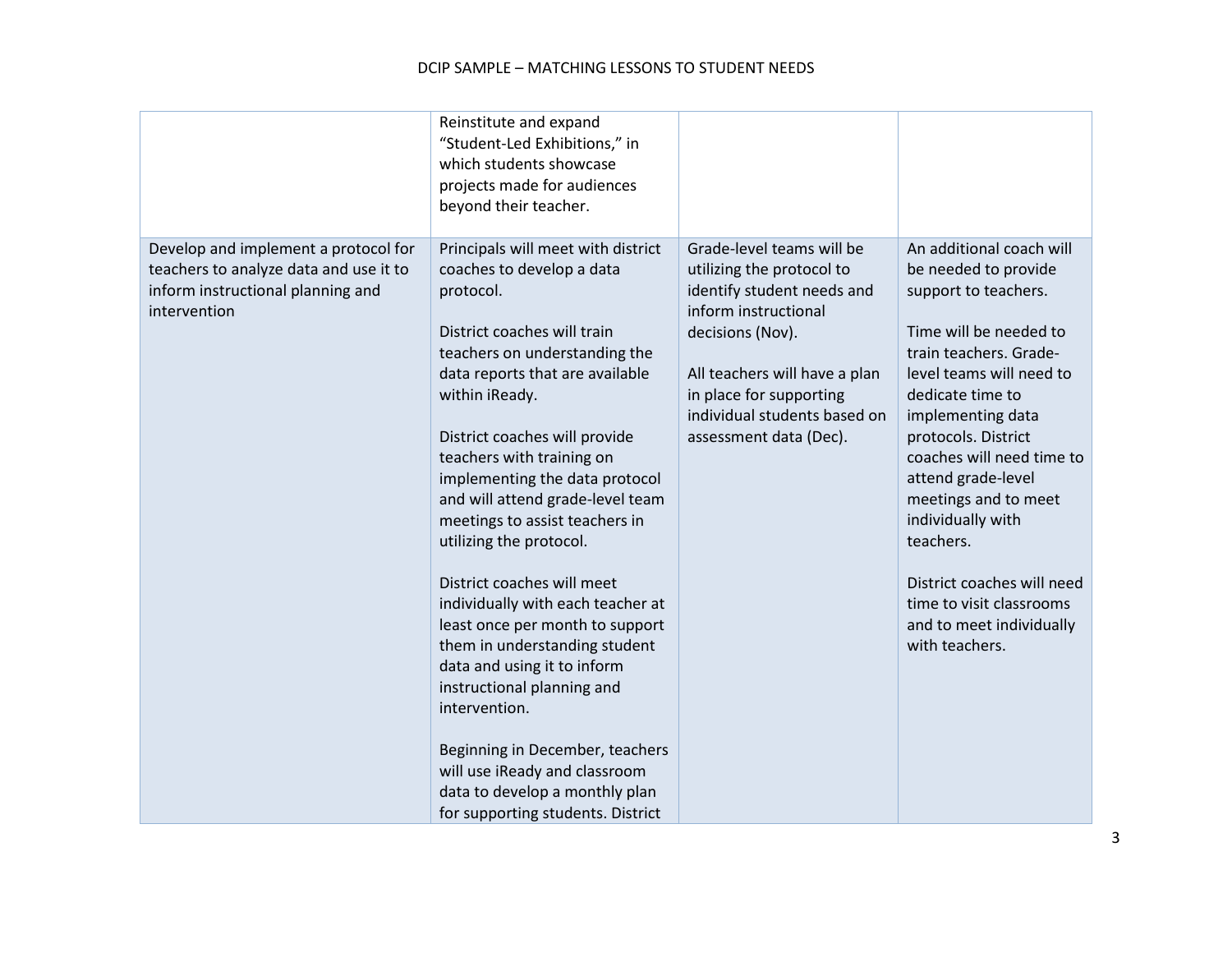#### DCIP SAMPLE – MATCHING LESSONS TO STUDENT NEEDS

|                                   | coaches will review plans and<br>provide teachers with<br>suggestions for improvement.<br>District coaches will visit<br>classrooms to observe<br>implementation of teacher<br>plans. After each class visit, the<br>district coach will meet with the<br>teacher to discuss how<br>implementation of the plan is<br>going and to discuss if there is a<br>need for additional support. If<br>necessary, coaches will assist<br>teachers in making adjustments<br>to the plan. |                                                                                                                                                               |                                                                                                                                           |
|-----------------------------------|--------------------------------------------------------------------------------------------------------------------------------------------------------------------------------------------------------------------------------------------------------------------------------------------------------------------------------------------------------------------------------------------------------------------------------------------------------------------------------|---------------------------------------------------------------------------------------------------------------------------------------------------------------|-------------------------------------------------------------------------------------------------------------------------------------------|
| Teaching with multiple modalities | Teachers will receive PD on<br>strategies for incorporating<br>multiple modalities into lessons<br>(i.e., student discussion, visual<br>representations, music, digital<br>media).<br>Principals will attend grade-level<br>team meetings to assist teams in<br>developing lessons that<br>incorporate these strategies.<br>Teams will develop and<br>implement at least one multi-<br>modal lesson per month.                                                                 | Teachers will plan and<br>implement lessons that<br>include strategies that allow<br>students to process<br>information through<br>multiple modalities. (May) | Money will be needed<br>for PD.<br>Sub-coverage will be<br>needed to allow teachers<br>to attend PD and to visit<br>each other's classes. |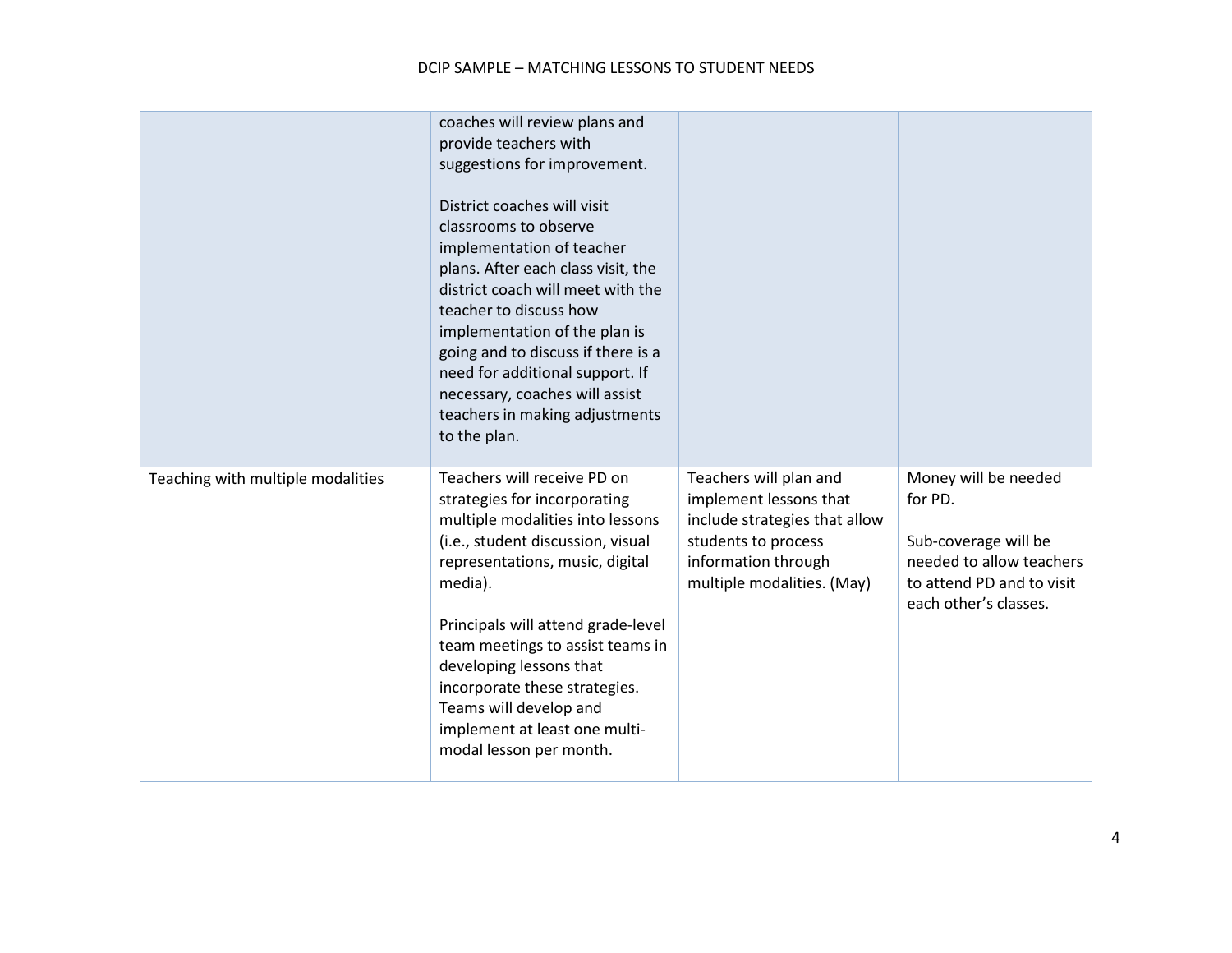#### DCIP SAMPLE – MATCHING LESSONS TO STUDENT NEEDS

|                           | Teachers will observe each<br>other's implementation of<br>lessons and provide feedback.                                                                                                                                                                                                                                                                                                                                                                                                                                                                                                                                                                                                           |                                                                                                                                                                                   |                                                                                                                                                                                    |
|---------------------------|----------------------------------------------------------------------------------------------------------------------------------------------------------------------------------------------------------------------------------------------------------------------------------------------------------------------------------------------------------------------------------------------------------------------------------------------------------------------------------------------------------------------------------------------------------------------------------------------------------------------------------------------------------------------------------------------------|-----------------------------------------------------------------------------------------------------------------------------------------------------------------------------------|------------------------------------------------------------------------------------------------------------------------------------------------------------------------------------|
| <b>PERTS Survey Pilot</b> | Teachers in various grades will<br>participate in a pilot program<br>that administers the "Feedback<br>for Growth" and "Meaningful<br>Work" components of the PERTS<br>Survey twice a month. Teachers<br>will incorporate the PERTS<br>resources when applicable.                                                                                                                                                                                                                                                                                                                                                                                                                                  | The feedback received will<br>be informative. Teachers<br>will see gains made over<br>time regarding student<br>perceptions on "Feedback<br>for Growth" and<br>"Meaningful Work." | Time to administer the<br>survey regularly. Time<br>and funding to convene<br>teachers to get their<br>feedback on the benefits<br>of the survey and<br>suitability for expansion. |
| Co-generative dialogues   | At least once per quarter,<br>teachers will select a group of 4-<br>6 students to participate in co-<br>generative dialogues. These<br>meetings will occur outside of<br>class (before school, after<br>school, or during lunch).<br>Students selected will represent<br>different cultures, abilities, and<br>interests. Teachers will ask<br>students to share about their<br>classroom experience and offer<br>suggestions for improving<br>instruction. Teachers and<br>students will co-create strategies<br>for improving the class based on<br>student needs and experiences.<br>Once strategies are identified,<br>teachers will incorporate them<br>into lessons within the next<br>week. | Teachers will implement<br>instructional strategies that<br>are cooperatively developed<br>with students based on<br>student academic and social-<br>emotional needs. (Nov)       | Time and space will be<br>needed to conduct the<br>meetings.                                                                                                                       |